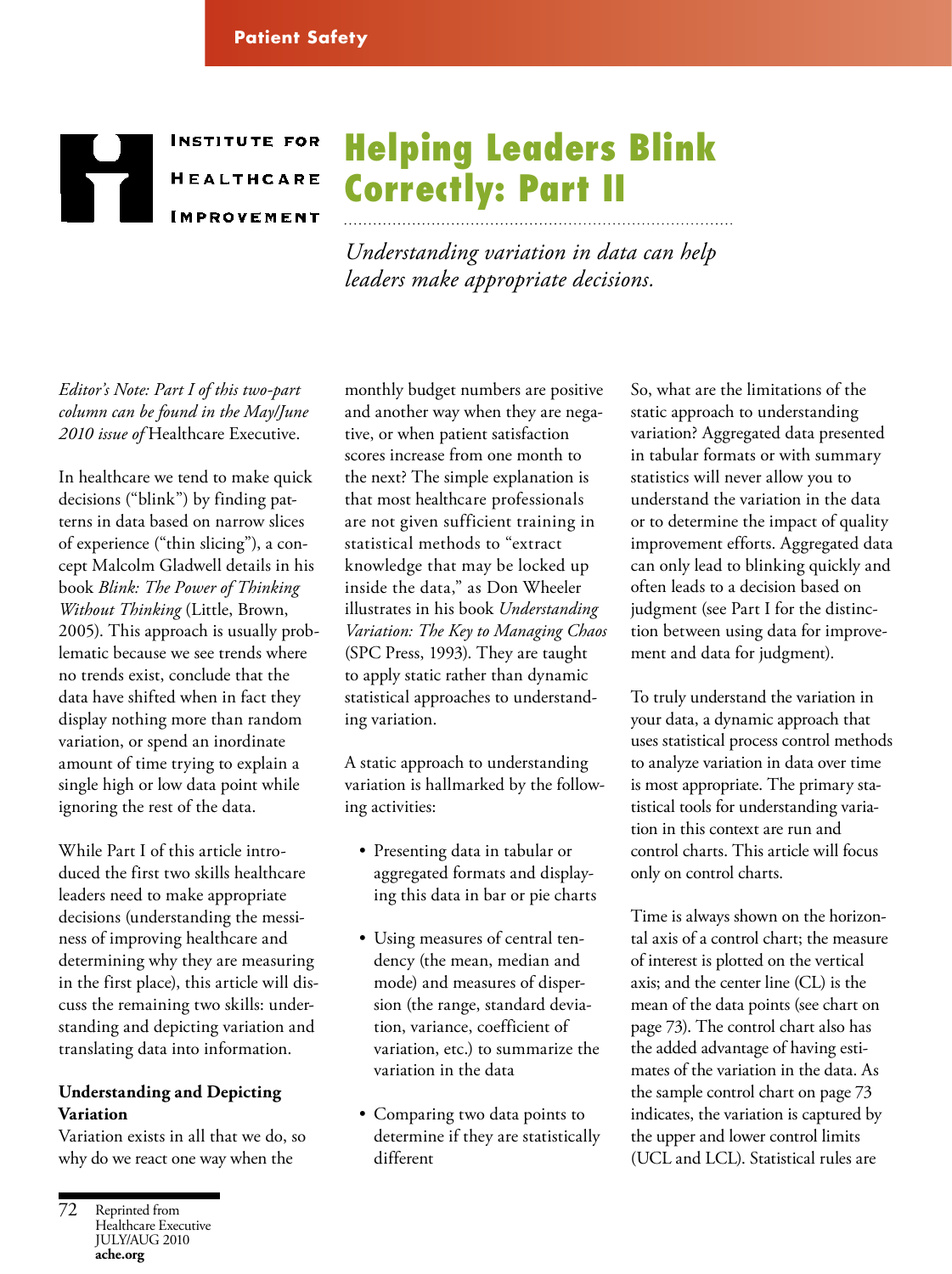then applied to the data to determine if the variation is common cause (i.e., random) or special cause (i.e., statistically different).

Consider this clinical example that demonstrates the distinction between static and dynamic approaches to understanding variation: monitoring a patient's vital signs in the ICU. Using a static approach, we might obtain the ICU patient's blood pressure at two points in time (at time of admission and at discharge) and then compare the two readings to determine if they are statistically different. Or, we might take several blood pressure readings at various points in

time and compute the average over time and the variation between readings. Clinicians would never use a static approach to monitor an ICU patient, however, because it does not provide sufficient understanding of variation. Instead, clinicians rely on telemetry data to understand variation in the patient's key physiological measures (e.g., heartbeat, respiration, blood pressure or oxygen) over time so that appropriate realtime interventions can be made—a dynamic approach.

#### **Translating Data Into Information**

All too often we confuse data and information. Data can be used to

create information, but data are not information in and of themselves. Charles Austin provides a clear description of the distinction between these two concepts in his book *Information Systems for Hospital Administration* (Health Administration Press, 1983): "Data refers to the raw facts and figures that are collected as part of the normal functioning of the hospital. Information, on the other hand, is defined as data that have been processed and analyzed in a formal, intelligent way so that the results are directly useful to those involved in the operation and management of the hospital."

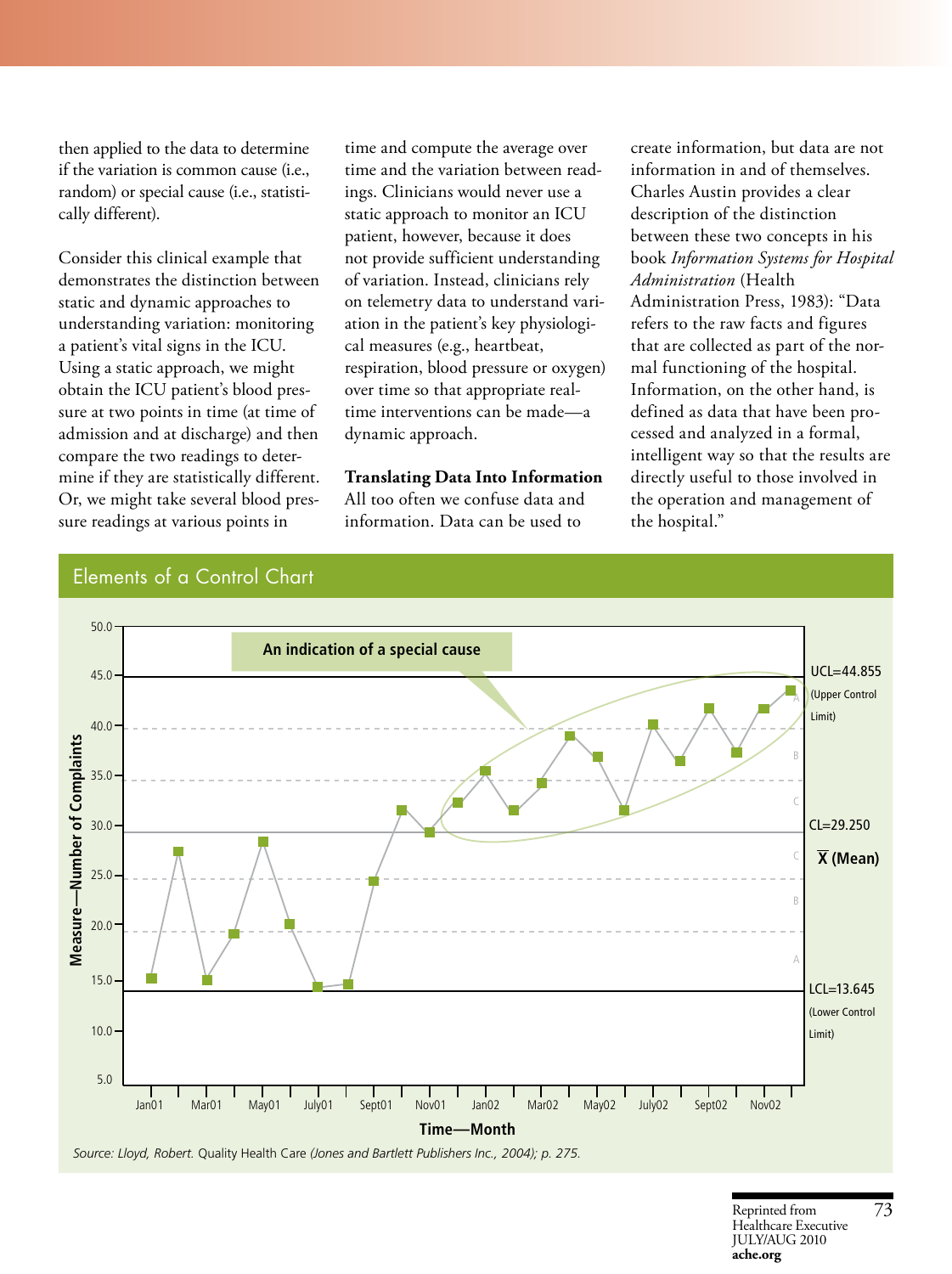Translating data into information occurs only as a result of a deliberate process that involves the following steps, which are also outlined in the chart on this page.

# **Step 1: Theoretical Concepts**. All scientific inquiry begins with theoretical concepts (ideas and hypotheses) and making predictions. The real test of any theory or hypothesis lies with the empirical evidence that can be assembled to test the validity and reliability of the idea.

## **Step 2: Select and Define**

**Measures**. This is a critical step. Define a limited set of measures (usually between five and seven) for each improvement project. Do not blink too quickly in this step by selecting measures that are convenient or that you always have tracked.

Develop a clear operational definition for each measure (e.g., what is a medication error? or when does surgery start?) so that data appropriately represent the concept being measured. There are no universally correct operational definitions, so achieving consensus and consistency is most important.

**Step 3: Data Collection**. This step requires considerable planning and execution. Identifying *what* data will be collected is determined by your defined measures. But you also must consider *how* the data will be collected and *by whom*. Also, determine *where* the data will be stored (e.g., in a database, in the chart or at the nursing station). Issues such as stratification, sampling, the role of pilot tests, the duration and frequency of

data collection, respondent and data collector bias, and data collection methods are all critical elements of this step.

#### **Step 4: Data Analysis and**

**Output**. Decide who has access to a statistical package to tabulate and analyze data and to produce graphical displays of the data. Also, determine which type of statistical analysis will be conducted. Will you merely calculate the average, minimums and maximums, and standard deviations for the data (static approach), or will you analyze the variation in the data using run or control charts (dynamic approach)? If you are focusing on data for improvement (not judgment or research) then use the dynamic approach.

**Step 5: Interpretation of the Results**. This is the step when data begins to transform into information and a point at which it is easy to blink too quickly and make a decision based on incomplete information. Interpreting results seeks to answer a very simple question: *why*? This is the point at which the data and the theory should be compared.

Do the analytic results support the proposed theories? Are the data consistent with what we have seen in the past? If not, are the data correct, or is the theory wrong? Do the data reflect common or special causes of variation? This is also the point at which previous research and data play key roles. Are your results consistent with what others have found?

# The Process of Turning Data Into Information



*Source: Lloyd, Robert.* Quality Health Care *(Jones and Bartlett Publishers Inc., 2004); p. 153.*